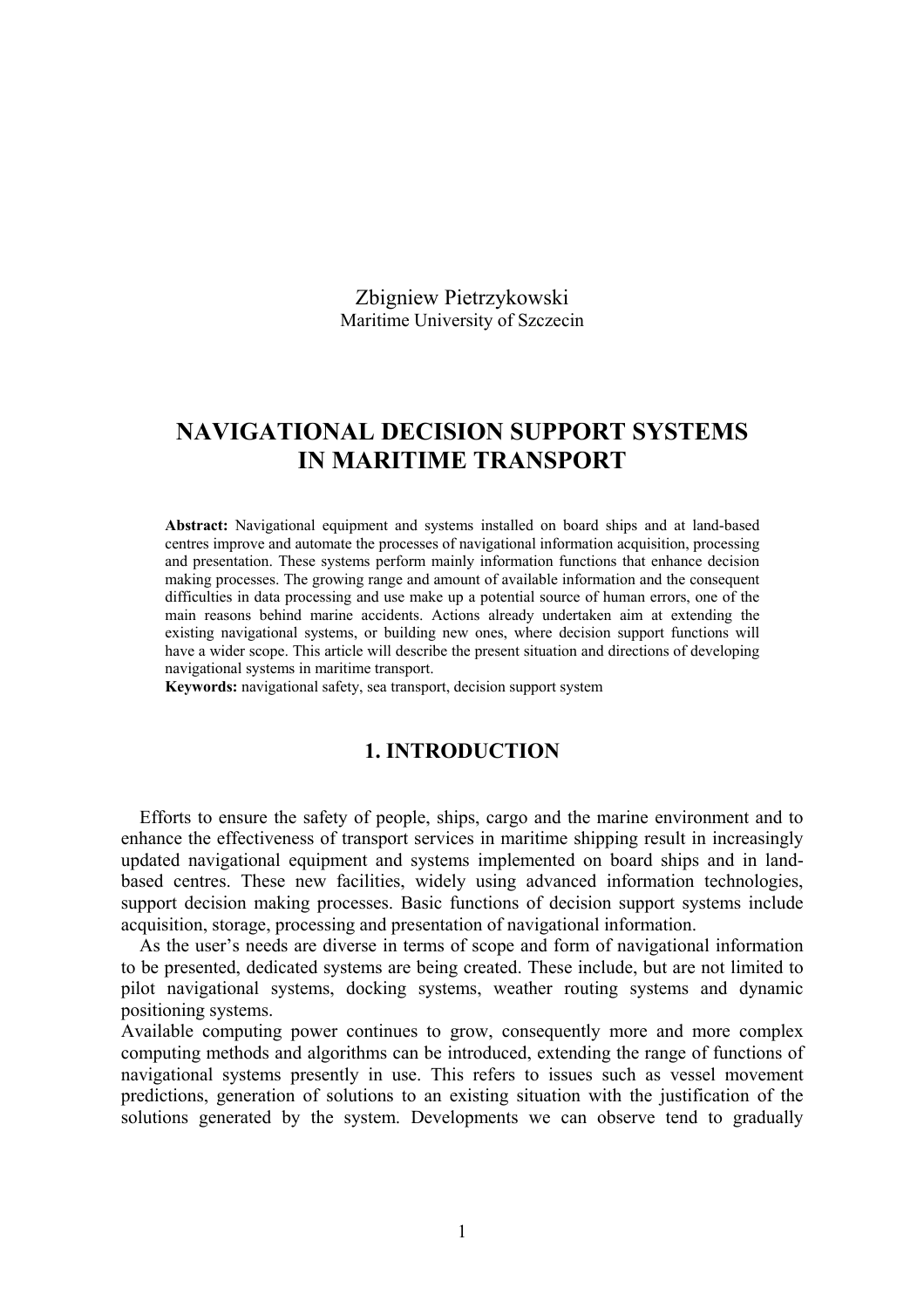transform navigational information systems into decision support system utilizing methods and tools of knowledge engineering.

# **2. DECISION PROCESSES IN MARITIME TRANSPORT**

## **2.1. Areas of decision making in the maritime transport system**

Maritime transport is a major link of the entire transport chain. Like in other modes of transport, transport service providers, apart from economic aspects, have to take into account the safety of people, means of transport (vessels), cargo and the environment. Maritime transport services are executed by the maritime transport system  $(S<sub>TM</sub>)$  [7].

There are a number of factors that affect the quality, effectiveness and safety of marine traffic. These include the technical condition and equipment of sea-going ships and ports of call. Vessel traffic control understood as the organization of ship movement processes is another major factor. This issue can be considered in various control areas. Vessel traffic control from the shipowner's viewpoint aims to optimize transport service operations of its fleet. The operators responsible for the organization and supervision of vessel traffic within port approaches and basins are expected to efficiently handle ingoing and outgoing traffic: assist in collision avoidance, control movements of each ship, minimize their waiting times before arrival and departure. The navigator on watch has to execute a sea voyage according to shipowner's guidelines and, at the same time, observe the principles of safe navigation, regulations in force and instructions of land-based monitoring and control centres. Executing tasks in the above areas of control means making decisions. Once the tasks are identified, the respective areas of decision making can be defined. It will be noted that ranges of decision making in the three areas shown are partly overlapping.

Taking account of the scope of problem considered in this article (decision support in safe ship navigation ), we will discuss vessel traffic control in two areas: vessel traffic organization and supervision and vessel conduct by the navigator.

### **2.2. Navigational decision processes**

The scope of decision processes herein discussed will be narrowed to navigational issues of conducting the ship and assuring its navigational safety. The navigational decision making considered in this article comprises decisions made by land-based centres responsible for vessel traffic supervision and control and decisions taken on sea-going vessels.

The range and types of navigational decisions taken on board a ship result from the execution of the transport task – carriage of cargo and/or people.

Navigational decisions made on board and concerning safe ship movement control refer to various time ranges. Considering the specific character of navigation in restricted waters, approach channels and harbour basins in particular, we can distinguish a group of decision processes related to the ship movement control in these water areas. Decisions made relate to standard or emergency situations. On this basis, the following areas of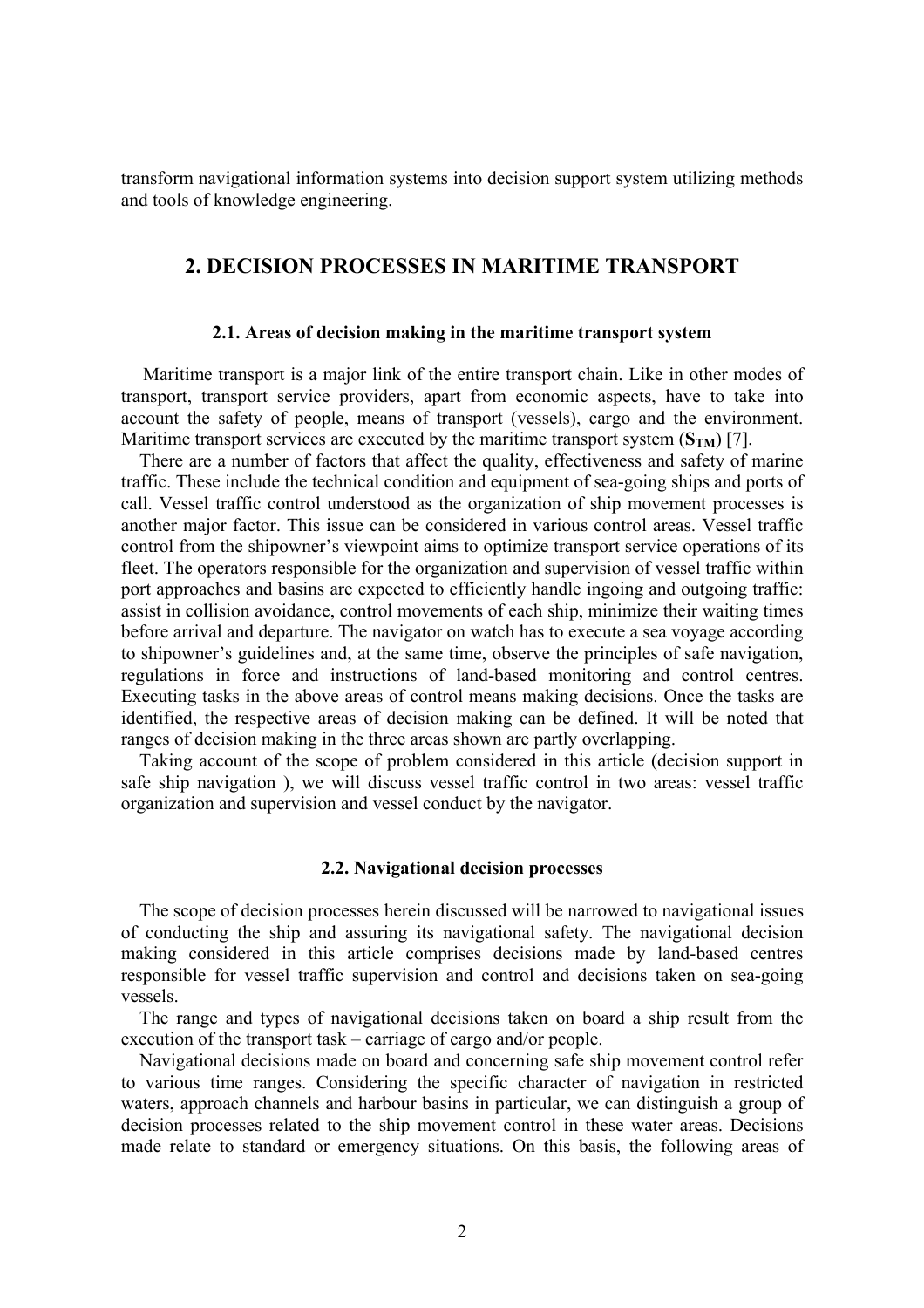decision making can be distinguished and the corresponding navigational decision processes:

- − weather routing, where changes of weather conditions during the voyage are taken into account – strategic decisions,
- − ship movement control (collision prevention and avoidance) operational decisions,
- − ship movement control in restricted areas, including port basins operational decisions,
- − ship movement control in emergency situations (rudder or propulsion damage, rescue operation, etc.) – operational decisions.

The vessel traffic service (VTS) system is understood as any system put into service by the authorities of a coastal state in order to provide for the safety of navigation, traffic efficiency and the environment protection. The basic functions of a VTS system are as follows [5]:

- − organization of traffic in a fairway,
- − traffic supervision and control,
- − navigational assistance (information function),
- − coordination of rescue operations in case of accidents and disasters,
- − management and control of navigational systems operation,
- − delivery of data for port and regional services and data storage for administrative, research and planning purposes.

Having considered the above functions (tasks) of the VTS system, we can identify areas of decision making and corresponding decision processes, which are: 1) planning – organization of vessel traffic, 2) solving collision situations (collision avoidance), 3) procedures in emergency situations.

The systems under consideration are to ensure the safety of vessel traffic and support the navigator steering a vessel. It is navigator's responsibility to handle his/her vessel safely throughout a voyage.

### **2.3. Navigational decision support systems**

The development of information technologies has created opportunities for computerbased systems to be used in decision processes requiring a lot of data to be processed with the use of complex computing models. These systems are referred to as Decision Support Systems (DSS).

The characteristic feature of these systems is that model bases and knowledge bases are used in a number of decision tasks, such as analysis and assessment, inference, verification of decision effectiveness, optimization.

Taking into account the areas and ranges of navigational decisions made in land-based centres and on board ships (conf. sections 2.1 and 2.2), we may identify the following tasks that DSS has to execute:

- − navigational information acquisition, integration and presentation through a user interface,
- − monitoring, analysis and assessment of a navigational situation, including dangerous situation alarms and indication of current navigational safety level,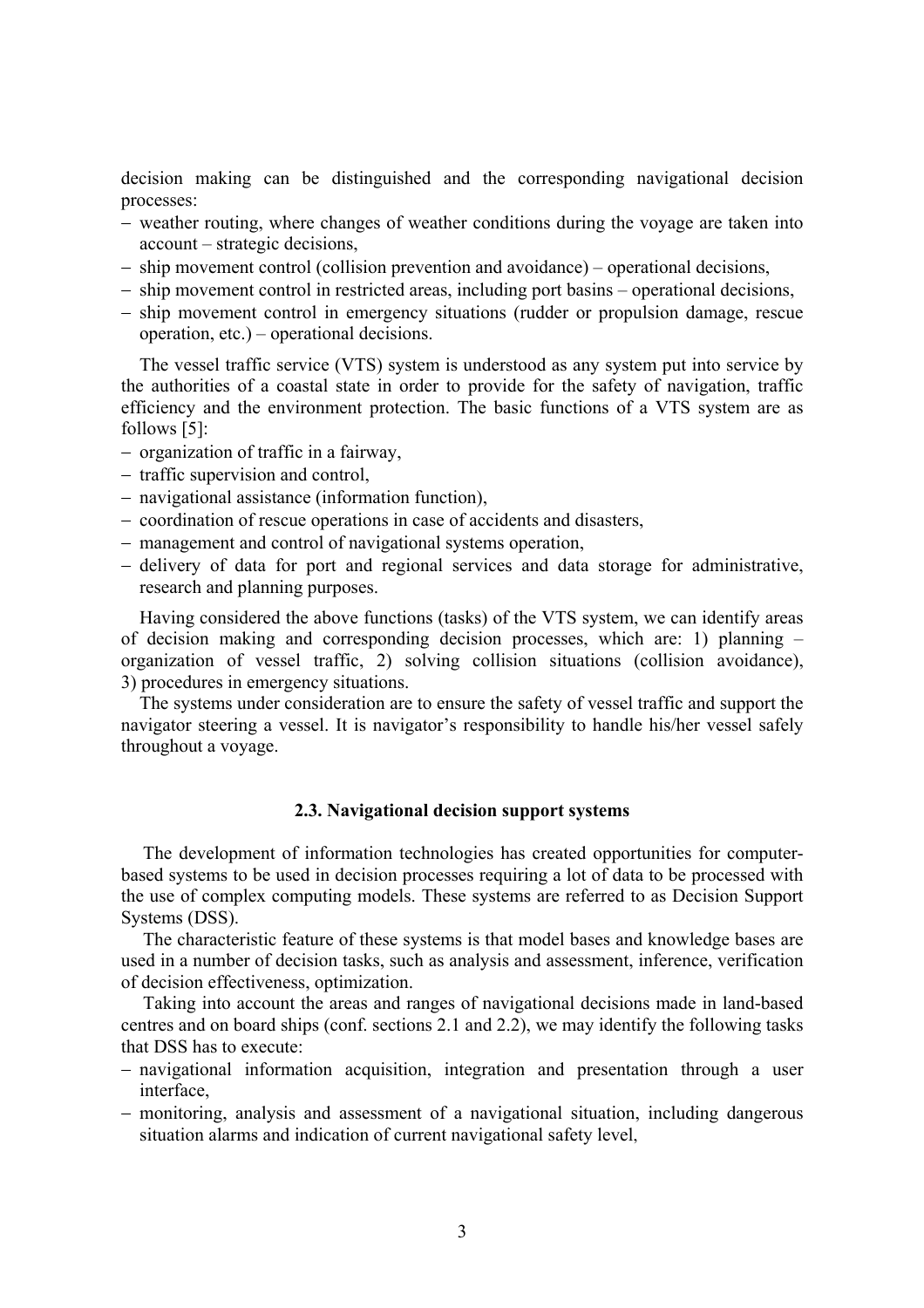- − prediction of a navigational situation,
- − solving problems of collision and emergency situations by using relevant computing models,
- − planning, coordination and supervision of vessel's movement (on board) and vessel traffic (land-based centre),
- − justification of situation assessment results as well as solutions the system generates.

The navigational systems currently in use to a varying degree perform the above tasks. Some systems are used both at sea and on land. These are mostly information systems supporting decision processes comprising automatic acquisition, processing and presentation of navigational data and alarming when events defined as incorrect or dangerous occur.

## **3. Navigational systems in decision support processes**

## **3.1. Shipboard navigational systems**

Standard equipment of a merchant vessel, apart form such navigational devices as a log, gyrocompass, radar, echosounder, is composed of a number of systems which assist in making decisions on board. These include ARPA (Automatic Radar Plotting Aid), AIS – (Automatic Identification System), ECDIS (Electronic Chart Display and Information System), GNSS (Global Navigational Satellite System) – e.g. GPS (Global Positioning System).

ARPA is a computer assisted radar data processing system, which graphically presents a current situation. The basic functions of the systems are: automatic or manual acquisition of targets, true or relative motion radar presentation, digital read-out of acquired targets which provides course, speed, range, bearing, closest point of approach (CPA), signaling dangerous situations based on preset values of CPA and time to CPA (TCPA), the ability to perform trial maneuvers, including course and/or speed changes.

AIS has a capability of automatic exchange of data between ships used for collision avoidance and ship identification by land-based systems controlling vessel traffic. AIS functions include automatic and continuous transfer of ship's static and dynamic data with an adequate frequency of transmission. Examples of static data are the IMO number, ship's call sign and name, its parameters and type. Dynamic data include ship's position and movement parameters (course and speed). Additionally, voyage data is delivered (ship's draft, dangerous cargo, if carried, port of destination and estimated time of arrival – ETA) plus brief information relating to safety, updated as need arises.

ECDIS is a navigational information system which, combined with redundant devices, can be regarded as an equivalent of updated navigational charts. The system enables a presentation of selected data from built-in electronic navigational chart (ENC) together with positional information obtained from navigational devices. ECDIS-derived information integrates data from co-operating devices and systems, e.g. log, radar, ARPA, echosounder, GNSS, AIS and others. Its basic functions are as follows: display of all data found in an ENC necessary for safe and effective navigation, continuous plotting of ship's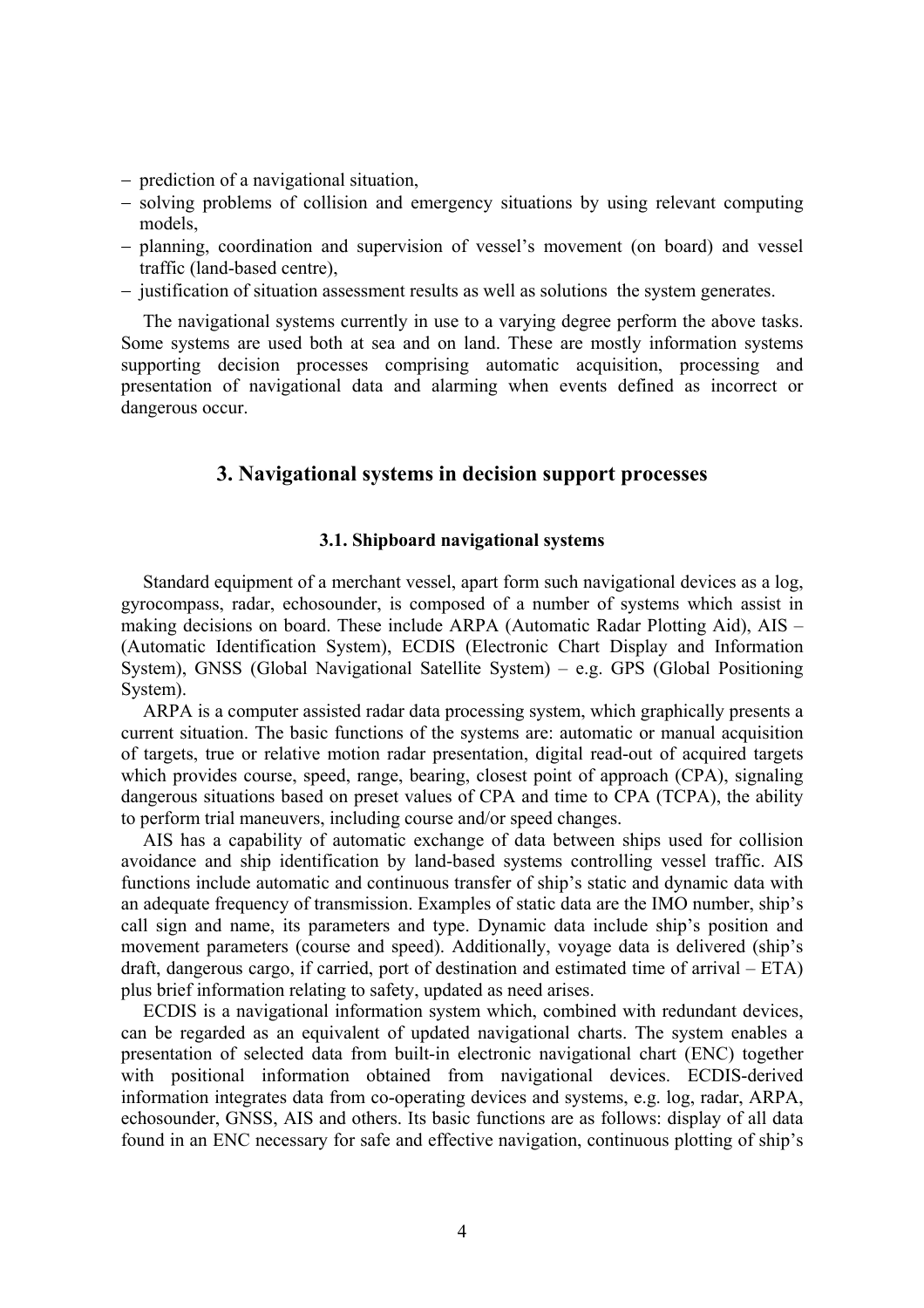position, determination of ship's movement and target approach parameters, generation of alarms and warnings referring to the situation displayed or, in case of other equipment failure, route planning, track control and voyage recording.

The diversified needs of users necessitates construction of specialized navigational systems taking account of the specific tasks the navigator has to execute. Examples of such systems are pilot navigational systems, docking systems, weather routing systems and dynamic positioning systems.

#### **3.2. Specialised decision support systems onboard sea going vessels**

**Weather routing systems.** The purpose of weather routing (navigation) is the determination of an optimal route of an ocean-going vessel based on the present and predicted weather data, taking into account ship's speed and manoeuvring characteristics.

The ship's route is determined on such criteria as ship and cargo safety as well as economical criteria (e.g. voyage time, fuel consumption). Therefore, the optimization of a sea route depends to the group of multicriteria problems [9].

In case of commercial programs the basic goal of the system operation is to minimize the voyage time at given ship's boundary operating conditions, such as wind, waves, minimum approach to a tropical cyclone, etc., taking into consideration areas that are not available for navigation (ice fields, waters closed for navigation). Difficulties in defining the optimal voyage route are mainly due to limited reliability of hydro meteorological forecasts, long-term forecasts in particular, and to the fact that ship's speed characteristics have to be accurately specified.

Until recently, only land-based centres used such systems. At present, the number of those installed on board is growing. Examples of these systems are SPOS (Meteo Consult), Bon Voyage (Applied Weather Technologies) or Bridge (Weather News). They are also used for an analysis and verification after the sea voyage.

**Pilot navigational systems.** The pilot navigational systems are intended for navigating in restricted areas, often referred to as pilot navigation, which consists in three tasks that the system has to perform [1]: 1) planning a safe manoeuvre, 2) determination of a ship's position with a specific accuracy, 3) ship movement control enabling safe performance of a planned manoeuvre.

The need to build such systems results from the specific character of navigation in a restricted water area, e.g. fast changes of ship's position in relation to land objects, navigational obstructions and others. Examples of such systems are E-Sea Fix system (Aachus based Danish Marimatech) and the Pilot Navigation System (PNS) developed at the Maritime University of Szczecin (MUS).

Major features of the PNS developed at the Institute of Marine Traffic Engineering, MUS, are as follows:

- − safety: independent sources of navigational information, waterline position, choice of navigational information presented to the navigator, manoeuvre prediction,
- − effectiveness: increased effectiveness of services rendered to the ship in the port cost reduction and capacity increase.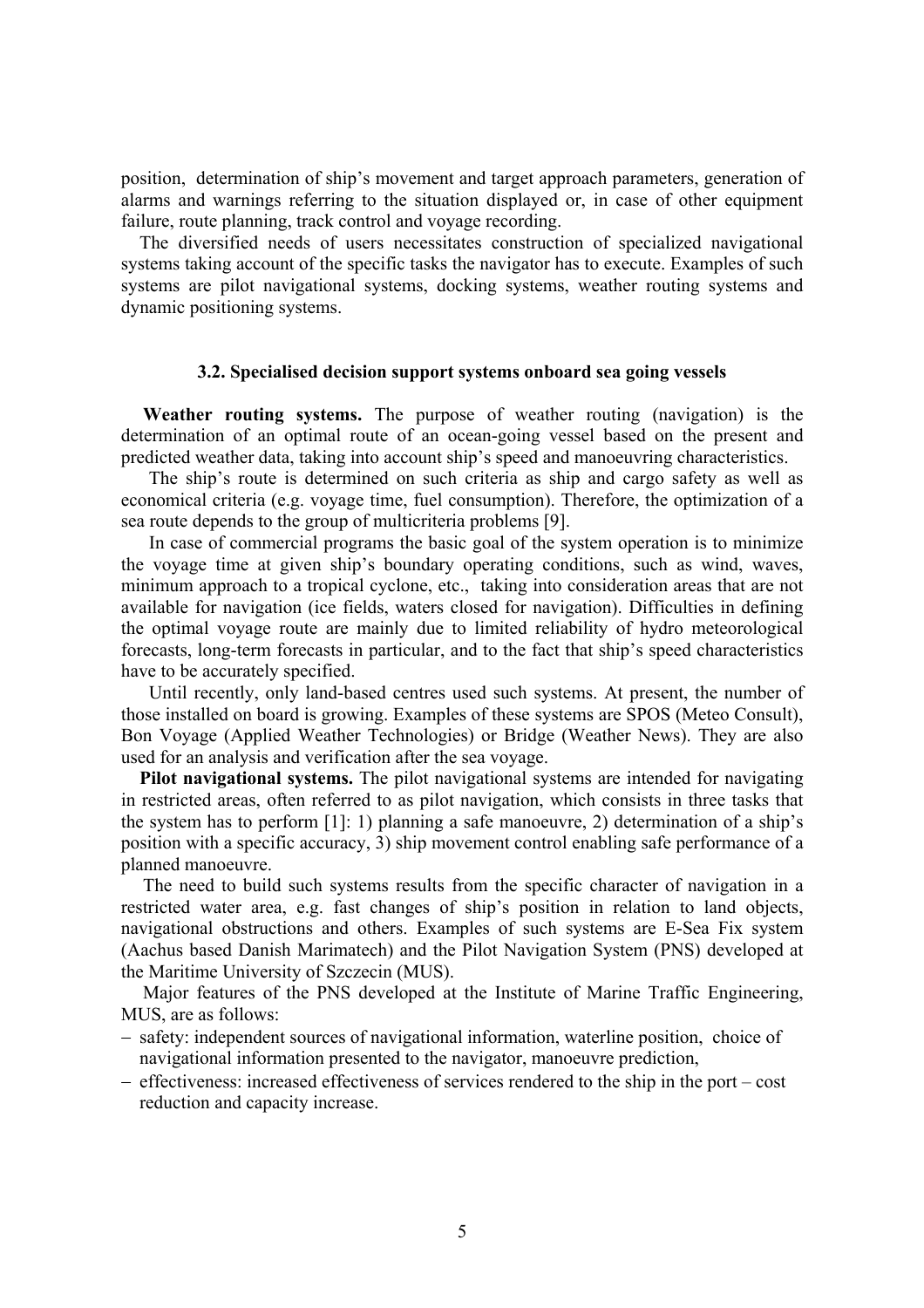Characteristic features of navigational information presentation by the system, facilitating decisions made by the navigator, are: route-up orientation, one readable depth contour, basic information about aids to navigation, lack of topographic data, minimum of required navigational information [3]. The PNS was implemented in two versions: stationary (for sea ferries) and portable (for pilot navigation).

**Docking systems.** Docking systems are developed to assure the safety of the vessel, cargo and the marine environment during berthing and unberthing manoeuvres, particularly by ships carrying dangerous cargo (e.g. LNG) in heavy weather conditions [4]. These systems provide accurate data on ship's hull position and speed relative to the berth. The required accuracy can be obtained by using GNSS receivers working with an external source system such as the RTK system or by means of a measurement system mounted on the berth, e.g. a laser system.

Actual examples of this type of systems are SmartDock (Trelleborg Harbour Marine) and Maritech-made BAS (Berthing Aid System). Both systems feature a control unit located on the berth. The navigator on board uses a portable display.

**Dynamic Positioning Systems (DP)**. DP systems are used for precise ship manoeuvring: maintaining ship's operating position; moving a ship to another position maintaining a specific low speed; controlling the position, speed and course during ship's operation.

Automatic positioning is based on reference systems, using electric power units, bow and stern thrusters, azimuth thrusters, the main propulsion and rudder, taking account of weather conditions. These systems have a variety of applications, e.g.: diving operations using floating divers' bases, works using submarine vehicles, pipe and cable laying or repair operations, precise dredging works, drilling using floating drilling rigs, special transshipment by offshore or shuttle tanker type vessels.

These systems have automatic or manual control options. Examples of DP systems include K-POS (Kongsberg Shipmedics), Mate DP (Marine Technologies) and NavDP (Navis in Control).

#### **3.3. Navigational systems in land-based centres**

Land-based centers directly responsible for vessel traffic monitoring and control are vessel traffic service centres (VTS). At present there are many VTS systems operating all over the world. They cover areas of heavy traffic and/or areas difficult for navigation. To increase the effectiveness of these information systems, management modules are added to support the operator in decision making (Vessel Traffic Management System VTMS). Attempts are made to merge individual VTS (or VTMS) systems into co-operating units so that larger traffic areas will be supervised and controlled (Vessel Traffic Management and Information System VTMIS).

The mentioned systems make use of specialized equipment and navigational systems which support the processes of information acquisition, processing and presentation.

Vessel traffic service systems were originally equipped with radar and ARPA systems also used on ships. At present VTS systems are specialized systems with functional capabilities of shipboard systems such as ARPA, ECDIS and AIS. VTMS systems combine three basic services of VTS: information, navigational assistance and traffic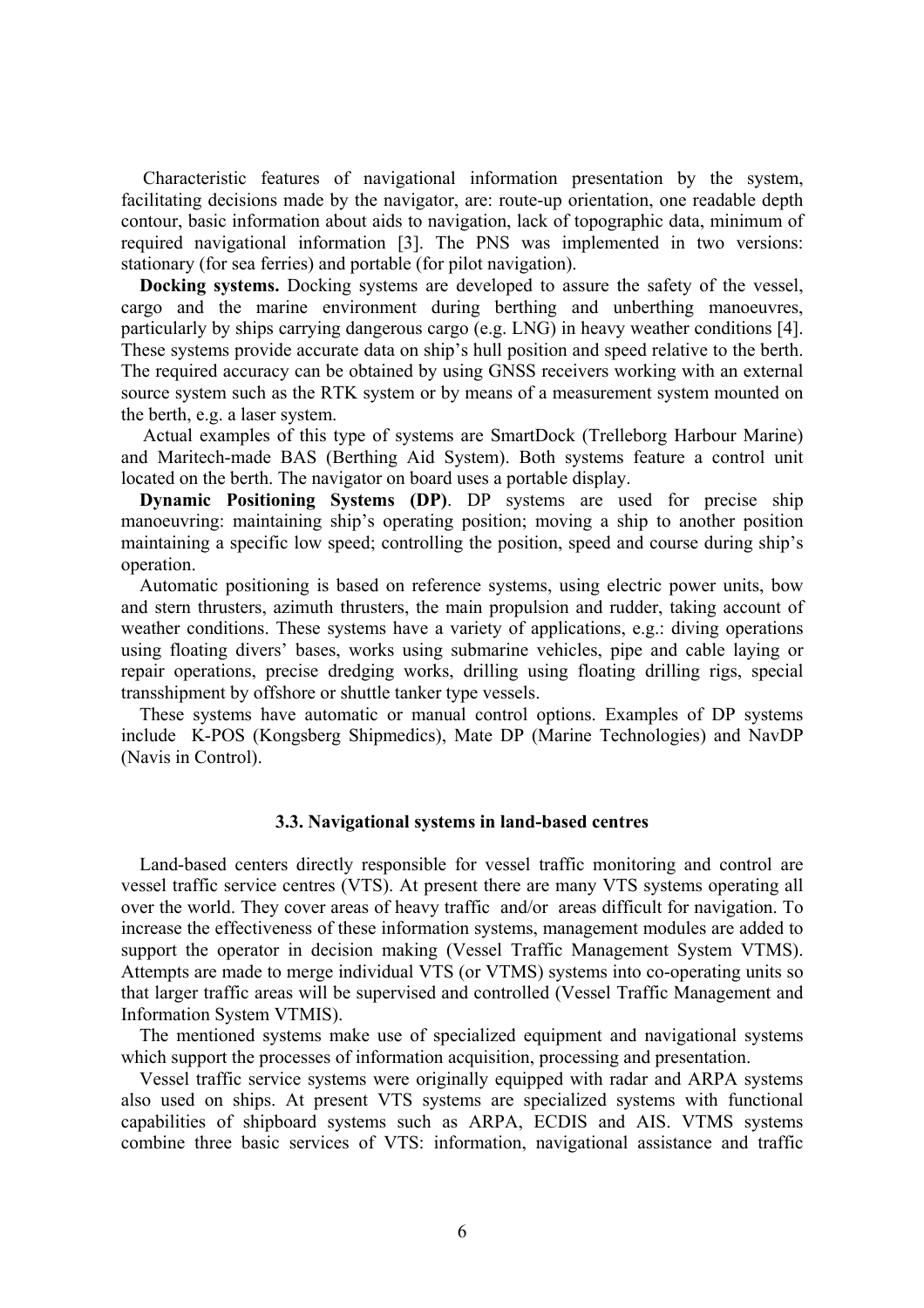organization into one system of traffic management. The extended VTMS function basically refers to the management of the entire port complex. As far as VTMIS is concerned, additional functions result from an expanded traffic control area and inclusion of other maritime services. VTMIS is composed of [6]:

- − Ship Reporting Systems (SRS),
- − Maritime Assistance Services Systems (MAS) and associated places of refuge,
- − Long Range Identification and Tracking System (LRIT),
- − National Computer networks of Data Exchange (national SafeSeaNet systems).

### **3.4. Development directions of navigational decision support systems**

One example of trends followed by navigational decision support systems used on ships is the prototype system developed at the Institute of Marine Navigation (MUS) [8]. The system is intended for navigation in open sea waters. Apart from functions typical of navigational information systems (ECDIS, ARPA), it has the following functions:

- − analysis and assessment of a navigational situation, taking into account the mandatory Collision Regulations [2],
- − prediction of a navigational situation,
- − automatic generation of solutions to collision situations using special computational algorithms, including optimization algorithms.
- − explanation of a present navigational situation, based on the navigational knowledge base (Collision Regulations, principles of good sea practice, criteria of navigational situation analysis and assessment used by expert navigators).
- − justification of the generated manoeuvre.

Work connected with the development of specialized navigational systems goes in two directions: improvement of the existing systems and the integration with other navigational systems.

As for weather routing systems, research concentrates on:

- − seeking solutions using methods and tools of multicriteria optimization,
- − application of adaptive models for the determination of ship's speed characteristics.
- − integration with other navigational systems on board, particularly with ECDIS.

We should expect further advancements in navigational pilot systems. Their advancements will include decision models using optimization methods and tools. These will enable extending the scope of decision making in determining safe trajectories of ship movement in restricted areas, such as port approaches, fairways and port basins. Knowledge bases on safe manoeuvres in such areas may contribute to a significant progress.

Developments in docking systems, in turn, will tend towards integration with shipboard navigational systems, including pilot and dynamic positioning systems.

The growing importance of land-based centres in vessel traffic control processes, with remote pilotage performed by some centres, necessitates an extension of the range of functions to include those used by ships. It also seems necessary to widen the range of